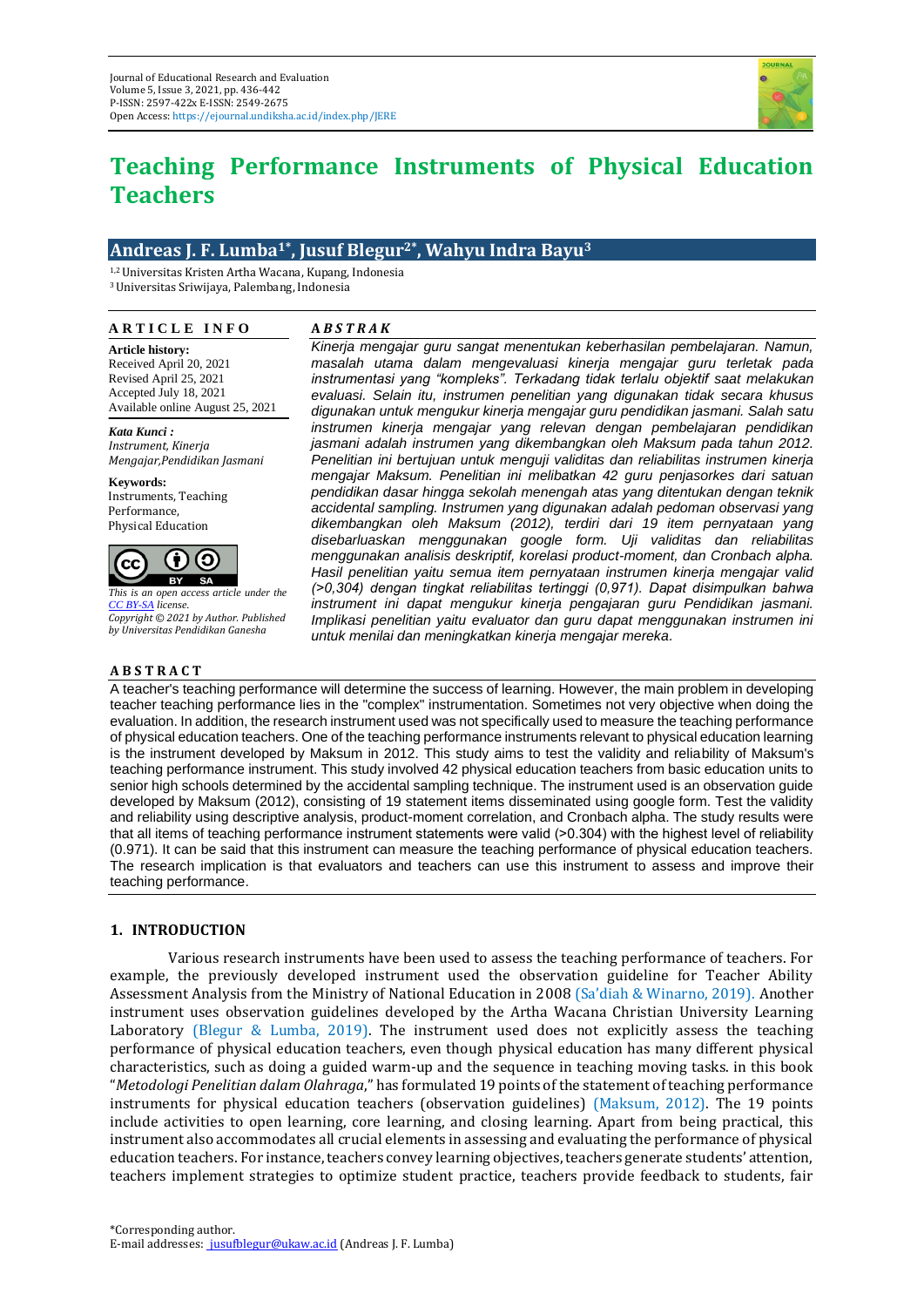treatment, not differentiating male and female students, and the teacher prepares students to receive the following lessons (Juditya et al., 2020; Rosana et al., 2017; Segers et al., 2018). The instrument of teaching performance/teaching skills coined by Maksum needs to be tested for validity and reliability to be used to assess and evaluate the teaching performance of physical education teachers both internally and externally (scientific research). It aims that the evaluators can provide credible conclusions on teaching performance of physical education teachers so that their negligence while carrying out learning can be diagnosed carefully as well as making improvements so that during the implementation of learning, physical education teachers can achieve learning objectives, creating a productive, constructive, and humanist learning atmosphere (Rosana et al., 2017; Samsudin et al., 2021; Taherdoost, 2016).

Teachers have an influential role in advancing a nation's civilization by preparing students who meet competencies and attitudes relevant to the times' progress (Boesdorfer, 2019; Chiu et al., 2020; Suroto, Khory, F. D., Dinata, V. C., & Priambodo, 2017). This achievement requires a set of skills, in which teachers must be competent and up to date to prepare themselves with the various needs of organizing learning in the classroom (Brandmiller et al., 2020; Xie et al., 2021). Competent and high–performing teachers can accomplish education well, because they are responsible for making effective and efficient learning approaches, methods, and strategies with their expertise, personality, and social relations to explore the maximum potential of students during the process (Anita & Damrah, 2020; Rohita et al., 2018). Learning is an effort to prepare students to "live and be useful" in the future (Arfani & Sulistia, 2019; Blegur et al., 2017). The key to successful learning lies in a teacher. Therefore, a teacher must have a number of competencies needed to carry out their functions (Bdiwi et al., 2019; Carrascoa et al., 2020). One of the competencies that teachers must have is understanding the meaning or paradigm of physical education in schools (Coppola et al., 2019; Tomoliyus et al., 2013). This key role does not mean that teachers monopolize students' learning rights in the classroom, but rather make the class effective by developing learning activities that allow students to be active in cognitive, psychomotor, and affective aspects. Through a set of teaching skills, students have assessed the teacher's teaching performance because students are the first to assess teacher performance. After all, they observe, see, feel, and experience firsthand the teacher's teaching activities (Chiva-Bartoll et al., 2021; Sulistyono, 2019).

Some studies have reported satisfactory results on physical education teachers' competencies (Phelps et al., 2021; Sa'diah & Winarno, 2019). However, the reports partially prove that respectively professional competence (85.64%) and pedagogy (86.18%) get the lowest percentage of the four teacher competencies, even though these two competencies contribute to the performance of physical education teachers in front of their students (Estrada et al., 2019; Salmawati et al., 2017). In addition to the research evidence from Estrada and colleagues. Observing this condition, maximizing students' role as evaluators to control teacher performance assessments Mulyana (2017). There is other interesting evidence; statistically, his actions have not succeeded in improving the teaching skills of physical education teachers, so he recommended conducting a discussion on understanding the learning process's evaluation with colleagues (Khuddus, 2017). Teacher performance is still lacking in planning, implementing learning, and evaluation. Even out of 226 respondents, 65% (147) want teacher performance to be evaluated annually (Yıldız, 2013). So that the performance efficiency analysis results from subsequent interactions used as an improvement in physical education learning (Wirasasmita & Hendriawan, 2020). As a result, assessing and evaluating teacher performance is very important to support and improve quality learning (Salmawati et al., 2017).

There is an inconsistency in teacher performance and competencies related to teacher performance in class at lower levels (professional and pedagogical). In proving that only 64.6% of students stated that physical education is an exciting lesson (Husain et al, 2015). Therefore, teachers are encouraged to improve their professionalism. Physical education teacher performance must be evaluated periodically by leaders, peers, and even students to bridge the teacher to diagnose and improve their teaching performance. Indeed, everything will run and be adequately diagnosed if there are teaching performance instruments that are practical, representative, valid, and reliable. This study aims to test the validity and reliability of the physical education teacher teaching performance instruments developed by Maksum in 2012. The results of this test will focus on creating the credibility of the instrument in evaluating the teaching performance of both students and teachers of physical education in order to support the quality of their learning through updating the teaching performance from time to time, whether in the opening, administering, and closing learning activities.

#### **2. METHODS**

Sampling used the accidental sampling technique. The teachers involved in this research are willing to respond to online research instruments distributed through google forms. Even though the technique is accidental, we still considered the participants' relevance to research data needs. For example,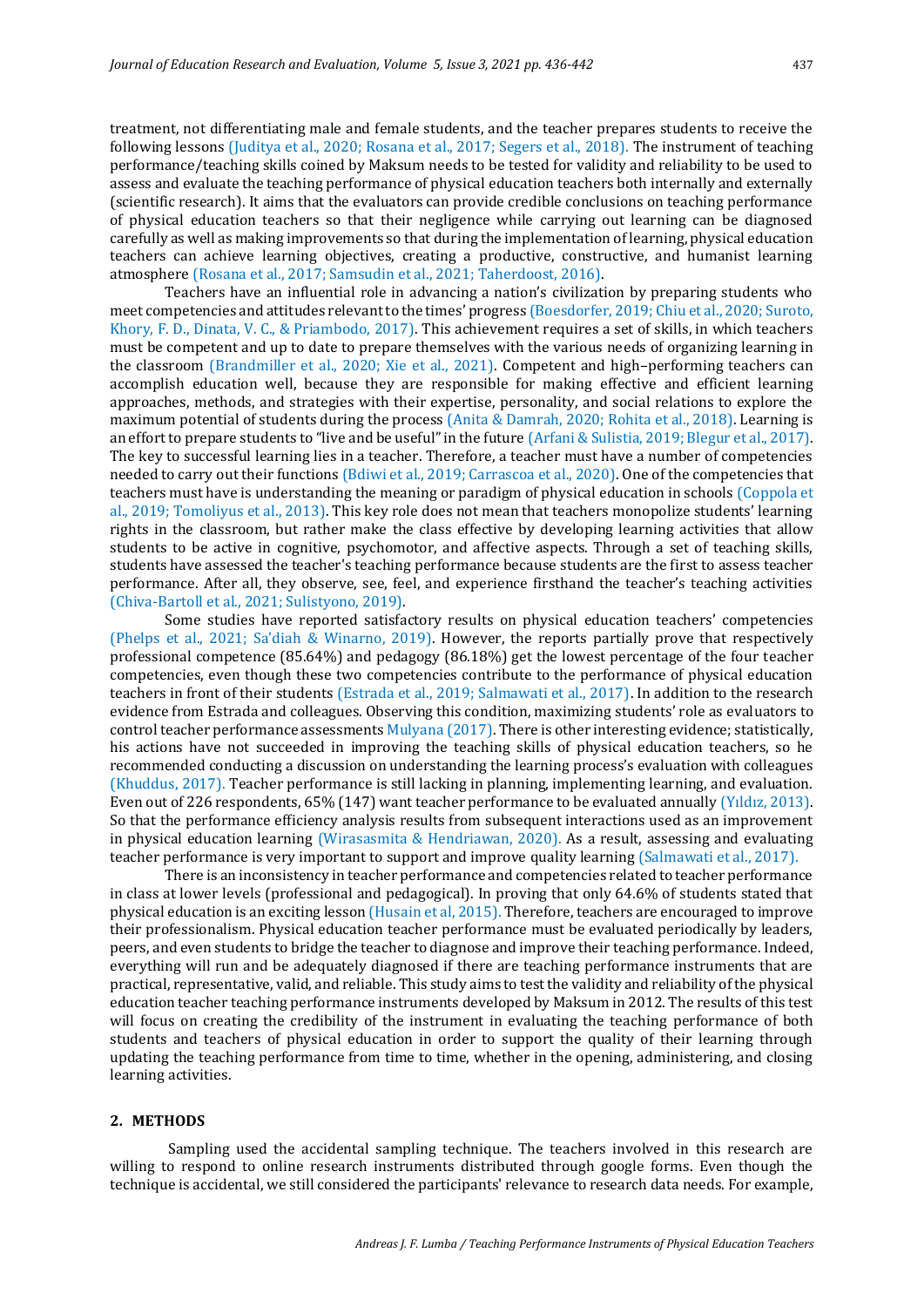those involved are only physical education teachers and work in the Education Department in Kupang City. This research used a physical education teacher teaching performance instrument developed by (Maksum, 2012). This instrument is constructed into three parts, and in total, there are 19 closed statements. The introduction section contains three statements, including the teacher conveying the learning objectives and the teacher carrying out a guided warm–up. The core part contains 12 statements, including the teacher's task of motion in sequence, the teacher submits direct corrections, the teacher's treatment is fair, and the teacher likes to express appreciation for student performance. The closing section contains four statements, including the teacher inviting students to look at the overall teaching task and the teacher carrying out cooling activities. We also needed to convey that this instrument was developed as a guideline for observation by providing two columns of responses from observers, namely "Yes" and "No." However, for this research, we use a Likert scale to respond on a 5 point scale. The instrument's validity in this study was tested using Pearson's correlation analysis (calculating the correlation between the score of each statement item with the total score). A construct is said to be valid if the r-count value is greater than the r-table value  $(> 0.304; N = 42, df = N-2)$ . Furthermore, the reliability of the instrument was tested using the one–shot method with the Cronbach alpha facility. All tests used the assistance of Statistical Package for Society Science (SPSS) application program version 25.

#### **3. RESULT AND DISCUSSION**

#### **Results**

The descriptive analysis results provided evidence that all respondents' demographics showed that physical education teachers' teaching performance instruments are good. From a 5-point scale, there are only three types of demographics that showed that the average response of physical education teachers is in the "adequate" category, namely gender, employment status, and assignment period. Pearson correlation analysis (calculating the correlation between each statement item's score with the total score) showed that all items statement of Maksum's teaching performance instrument are declared valid, where the value of rcount is greater than r-table (>0.304). Based on the validity test results, all statement items passed the reliability test using Cronbach alpha. The result was that the instrument is declared reliable in the highest category, with a value of 0.971. Thus, the teaching performance instrument of Maksum is suitable to be used in assessing and evaluating the teaching performance of prospective teachers and physical education teachers because it is proven valid and reliable. The results of the validity and reliability test of Maksum's teaching performance instruments are presented in table 1.

| No             | <b>Statements</b>                                                 |       | <b>SD</b> | r     | $\alpha$ |
|----------------|-------------------------------------------------------------------|-------|-----------|-------|----------|
| $\mathbf{1}$   | The teacher clearly communicates learning objectives to           | 4.214 | 0.898     | 0.864 | 0.971    |
|                | students                                                          |       |           |       |          |
| $\overline{2}$ | The teacher arouses students' attention and motivation            | 4.190 | 0.890     | 0.864 |          |
| 3              | The teacher warmed up in a guided manner                          | 4.190 | 1.017     | 0.796 |          |
| 4              | The teacher teaches the task of the movement in sequence          | 4.261 | 0.938     | 0.867 |          |
| 5              | The teacher applies a modified approach                           | 3.857 | 1.094     | 0.720 |          |
| 6              | The teacher breaks down the teaching assignments according        | 3.857 | 1.001     | 0.751 |          |
|                | to the students' abilities                                        |       |           |       |          |
| 7              | Teachers implement strategies to optimize student practice        | 3.976 | 0.923     | 0.859 |          |
| 8              | The teacher conveys phrases that inspire students to              | 4.238 | 0.790     | 0.873 |          |
|                | participate                                                       |       |           |       |          |
| 9              | The teacher reinforces nonverbal symbols                          | 3.785 | 0.870     | 0.456 |          |
| 10             | The teacher delivers direct corrections                           | 4.238 | 0.932     | 0.879 |          |
| 11             | The teacher asks questions to stimulate student reasoning         | 4.166 | 0.934     | 0.858 |          |
| 12             | The teacher asks questions to stimulate students' thinking        | 4.238 | 0.905     | 0.872 |          |
| 13             | The attention of the teacher is thorough, not just skilled        | 4.214 | 0.898     | 0.850 |          |
|                | students                                                          |       |           |       |          |
| 14             | likes to<br>appreciation to<br>The teacher<br>convey<br>student   | 4.309 | 0.923     | 0.809 |          |
|                | performance                                                       |       |           |       |          |
| 15             | The teacher's treatment is fair, not differentiating between male | 4.381 | 0.882     | 0.827 |          |
|                | and female students                                               |       |           |       |          |
| 16             | The teacher invites students to look at the overall teaching      | 4.261 | 0.912     | 0.897 |          |
|                | assignment                                                        |       |           |       |          |

**Table 3.** Results of the validity and reliability test of Maksum's teaching performance instrument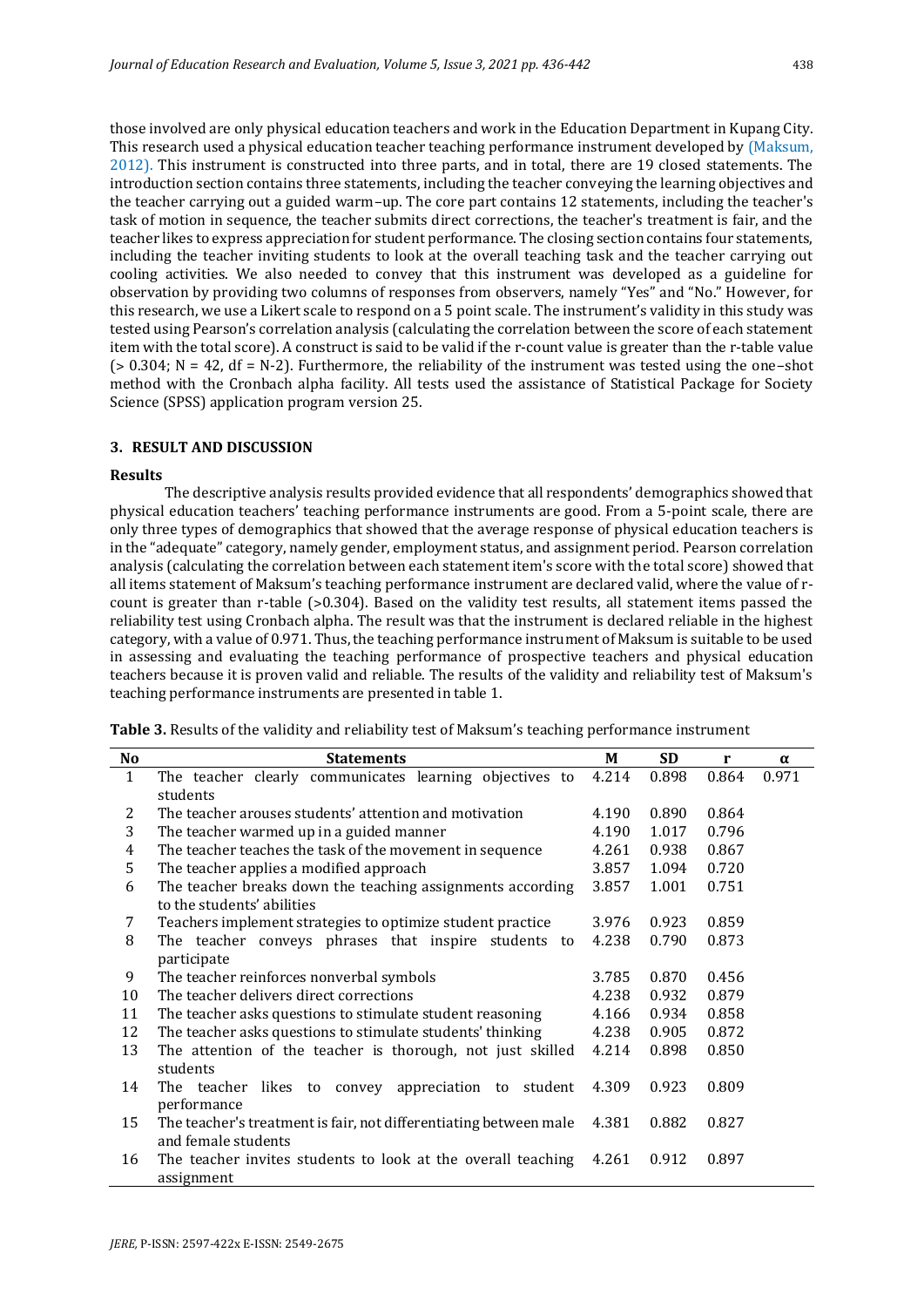| No | <b>Statements</b>                                 |   | м     | SD                | α |
|----|---------------------------------------------------|---|-------|-------------------|---|
| 17 | The teacher provides feedback to students         |   |       | 4.238 0.878 0.815 |   |
|    | The teacher carries out cooling activities        |   |       | 4.404 0.885 0.831 |   |
| 19 | The teacher prepares students for the next lesson |   | 4.357 | 0.905 0.789       |   |
|    |                                                   | . | .     |                   |   |

Note: M = mean; SD = standart deviation;  $r = r$ -count;  $\alpha$  = reliability of Cronbach alpha

#### **Discussion**

Physical education teachers' teaching skills have been the subject of various studies, not only for teachers who are already in the workplace (Khuddus, 2017; Sa'diah & Winarno, 2019). Prospective physical education teachers (students majoring in physical education) can also be the research subjects to determine their readiness in teaching (Blegur & Lumba, 2019; Simou, T., Krommydas, C., & Papaioannou, 2013). The Ministry of Education and Culture has launched the Freedom to Learn- Independent Campus (*Merdeka Belajar-Kampus Merdeka*) program through the scheme of Teaching Assistance at the Education Unit and the Teaching Campus. Therefore, prospective teachers' teaching performance must be more intensely prepared so that they can compete and work together through learning practices in partner schools (Abidah et al., 2020; Yamin & Syahrir, 2020). The goal is that when they become teachers, the indicators of teaching performance they have can be accounted for in front of their students. Physical education learning must be taught by teachers who have adequate performance and competence to organize the learning process in the classroom to achieve goals (D'Elia, 2019; D'Isanto, 2019; Gaetano, 2016). More specifically, physical education teachers carry out learning that aims to develop short-term physical fitness of students and longterm to apply lifelong active life (Rink & Hall, 2008; Viscione et al., 2019). A sedentary lifestyle has been considered the fourth main risk factor for death (D'Isanto, 2019; Gaetano, 2016). Effective and high-quality physical education learning is vital for developing an active and healthy lifestyle (physically) and contributes to well-being and character-building. A future physical education teacher who is maximally performing and competent will be very much needed to form active and healthy students (Coppola et al., 2019; Husnaini & Chen, 2019). So that in promoting new knowledge and applying educational values to students during lesson hours, they can also be done outside of learning hours (for example, extracurricular activities, during recess, and on other trips). Professionals take a vital role in education and must be specially trained and prepared to teach knowledge, character, and movement through physical activities (Chiva-Bartoll et al., 2021; Pieh et al., 2020). One study showed that, if the learning time of physical education is effectively regulated in practice, two hours per week for 20 weeks, might be sufficient to drive an average 6% annual increase in motor skill dexterity, strength, and endurance and positively influence student lifestyle.

Physical education teachers must help and facilitate students to achieve educational goals (Wang et al., 2021; Zhan et al., 2021). Therefore, the teacher's teaching performance assessment instrument should also summarize various learning activities relevant to educational goals, including evaluating teaching processes that stimulate students' higher-order thinking processes, familiarizing students with positive character, and training students' basic movement patterns a high movement culture (Nurhayati, 2018; Srirahayu & Arty, 2018). The validity and reliability of the 19 teaching performance indicators are essential for evaluating the learning process of physical education teachers. Even though these 19 indicators have been declared valid and reliable, several teaching performances can be added as indicators, such as the starting and ending times of learning, to find out the academic learning time in physical education learning. Minimizing off-task and maximizing learning time for active and appropriate motion tasks will enable students to participate optimally in the learning process (Docheff et al., 2008; Minguet & Fernández, 2010). Teaching performance instruments or teaching skills that need to be considered indicators of effective learning implementation by physical education teachers are the teacher's follow-up actions after learning. Is the learning done just like that or evaluates the learning done to improve the following learning process or even encourage students to engage in mobile practices outside of school? The addition is urgent because research in the physical education learning setting has shown that lesson planning is one of the crucial factors related to the effectiveness of learning and teacher evaluation (Chen et al., 2011; Kyrgiridis et al., 2014). Simultaneously, it encourages a culture of lifelong active life (Viscione et al., 2019). Teaching performance accumulates various forms of updating skills that teachers manifest in their learning practices. Therefore, the instrument used to evaluate teacher performance must genuinely represent the latest teaching performance to answer the learning needs of students to achieve educational goals. Indeed, the instrument must be credible, valid, and reliable to be adapted into various academic units.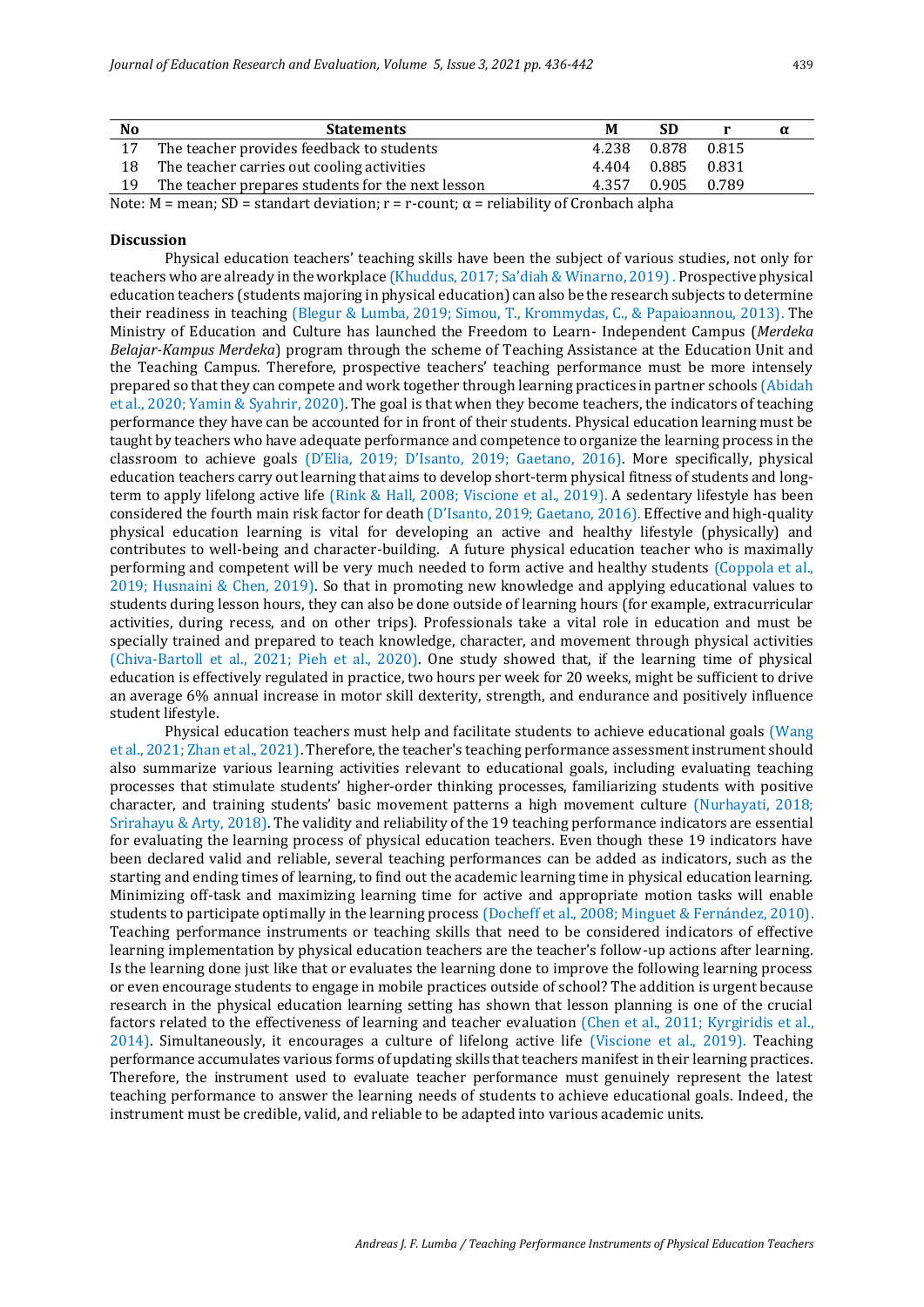## **4. CONCLUSION**

The teaching performance instrument developed by Maksum is feasible for teachers to improve their performance when carrying out learning. As a valid and reliable instrument, teachers can use the teaching performance observation guidelines by maximizing the role of leaders, peers, and even students to explore indicators. Teaching performance is not optimal and further improves it through training and mentoring so that teachers can "hypnotize" students to achieve learning goals with constructive and humanist educational principles.

#### **5. REFERENCES**

- Abidah, A., Hidaayatullaah, H. N., Simamora, R. M., Fehabutar, D., & Mutakinati, L. (2020). The Impact of Covid-19 to Indonesian Education and Its Relation to the Philosophy of "Merdeka Belajar." *Studies in Philosophy of Science and Education*, *1*(1), 38–49. https://doi.org/10.46627/sipose.v1i1.9.
- Anita, S., & Damrah. (2020). Kinerja Guru Pendidikan Jasmani Olahraga dan Kesehatan di Masa New Normal Covid-19. *Jurnal Kesehatan Medika Saintika*, *11*(2), 190–204. https://doi.org/10.30633/jkms.v11i1.859.
- Arfani, S., & Sulistia, A. (2019). Teaching Speaking Using A "Snake And Ladder" Board Game: A Teacher Story. *Research and Innovation in Language Learning*, *2*(1). https://doi.org/10.33603/rill.v2i1.1642.
- Bdiwi, R., de Runz, C., Faiz, S., & Cherif, A. A. (2019). Smart learning environment: Teacher's role in assessing classroom attention. *Research in Learning Technology*, *27*, 1–14. https://doi.org/10.25304/rlt.v27.2072.
- Blegur, J., & Lumba, A. J. F. (2019). Improving Teaching Skills of the Prospective Physical Education Teachers through Drill Guide Method. *Jurnal Pendidikan Jasmani Dan Olahraga*, *4*(2), 178–188. https://doi.org/10.17509/jpjo.v4i2.19171.
- Blegur, J., P. Wasak, M. R., & Manu, L. (2017). Penilaian Formatif Peserta Didik atas Kempetensi Pendidik dalam Proses Pembelajaran. *Satya Widya*, *33*(2), 117–127. https://doi.org/10.24246/j.sw.2017.v33.i2.p117-127.
- Boesdorfer, S. B. (2019). Growing Teachers and Improving Chemistry Learning: How Best Practices in Chemistry Teacher Education Can Enhance Chemistry Education. *ACS Symposium Series*, *1*(1). https://doi.org/10.1021/bk-2019-1335.ch001.
- Brandmiller, C., Dumont, H., & Becker, M. (2020). Teacher Perceptions of Learning Motivation and Classroom Behavior: The Role of Student Characteristics. *Contemporary Educational Psychology*, *63*, 101893. https://doi.org/10.1016/j.cedpsych.2020.101893.
- Carrascoa, C. J. G., Rodríguez-Medinab, J., Martíneza, P. M., & González, V. B. A. (2020). Effects of a teacher training program on the motivation and satisfaction of history secondary students. *Revista de Psicodidáctica*, *30*(20), 1–7. https://doi.org/10.1016/j.psicoe.2020.08.001.
- Chen, W., Hendricks, K., & Archibald, K. (2011). Assessing pre-service teachers' quality teaching practices. *Educational Research and Evaluation*, *17*(1), 13–32. https://doi.org/10.1080/13803611.2011.578008.
- Chiu, H.-H. C., Angela, T., D'Souza, K., Cojocaru, D., Warnock, G., & Blair, G. (2020). The Teacher-Learner Contract (TLC): An Objectives-Based Checklist for Surgical Shadowing. *Journal of Surgical Education*, *7*(2). https://doi.org/10.1016/j.jsurg.2019.09.013.
- Chiva-Bartoll, O., Ruiz-Montero, P. J., Olivencia, J. J. L., & Grönlund, H. (2021). The effects of service-learning on physical education teacher education: A case study on the border between Africa and Europe. *SAGE Journals*. https://doi.org/10.1177/1356336X211007156.
- Coppola, A. M., Voils, A. L., Gafkjen, J., & Hancock, D. J. (2019). Partnership Roles in Early-Learning Providers' Healthy Eating and Physical Activity Programs: A Qualitative Study. *American Journal of Health Education*, *50*(3), 190–199. https://doi.org/10.1080/19325037.2019.1590262.
- D'Elia, F. (2019). The training of physical education teacher in primary school. *Journal of Human Sport and Exercise - Autumn Conferences of Sports Science*, *14*, S100–S104. https://doi.org/10.14198/jhse.2019.14.Proc1.12.
- D'Isanto, T. (2019). Physical and sport education between Italian academic system and European Research Council structure panel. *Journal of Human Sport and Exercise - 2019 - Autumn Conferences of Sports Science*, *14*, S66–S76. https://doi.org/10.14198/jhse.2019.14.Proc1.08.
- Docheff, D. M., Woods, M. K., & Erwin, H. (2008). Using Good B.E.H.A.V.I.O.R. to Improve the Learning Environment. *Journal of Physical Education, Recreation & Dance*, *79*(4), 14–16. https://doi.org/10.1080/07303084.2008.10598157.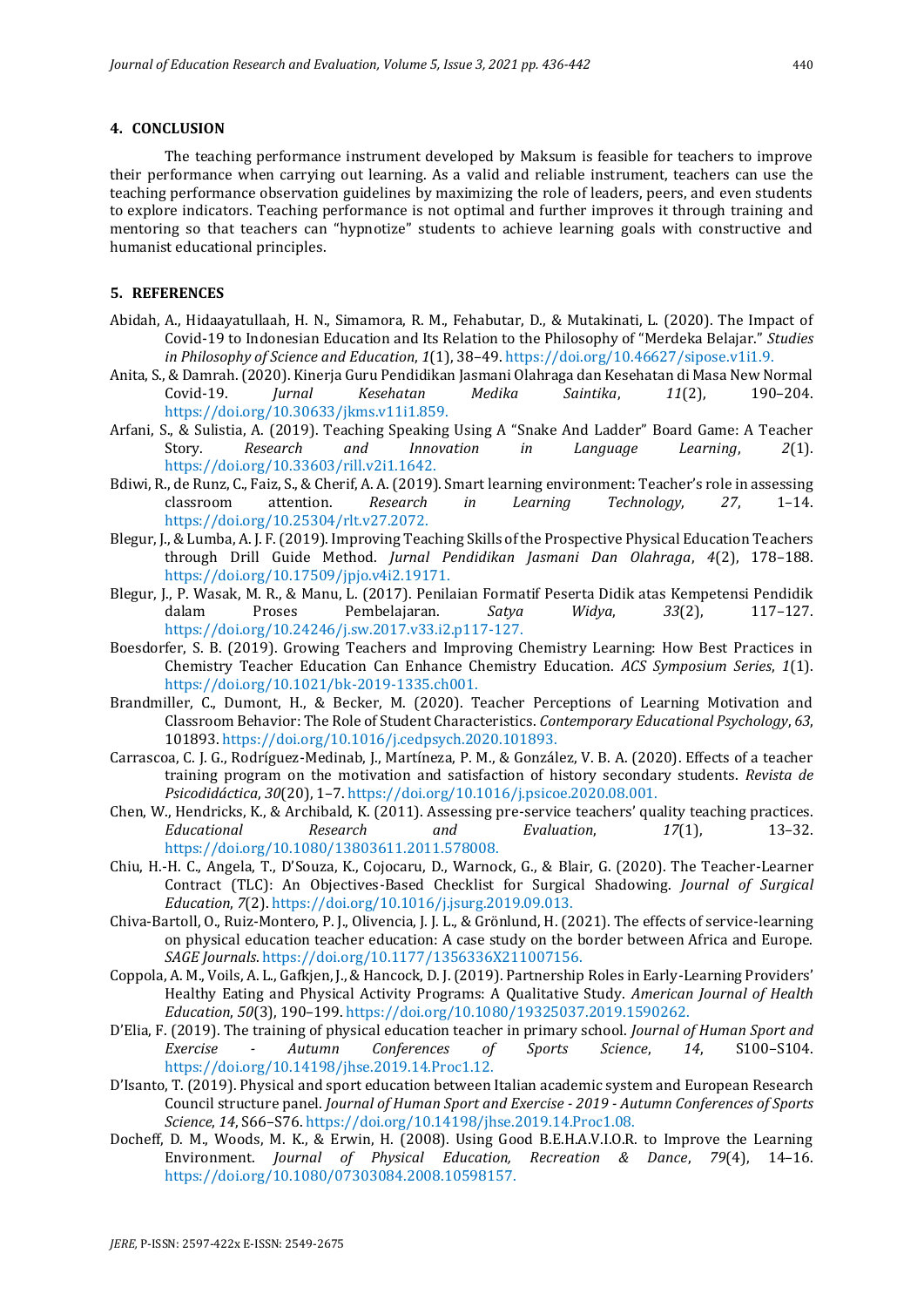- Estrada, E., Pujianto, D., & Arwin, A. (2019). Persepsi Kepala Sekolah Terhadap Kinerja Guru PJOK Sekolah Menegah Atas Negeri di Kota Bengkulu. *Kinestetik: Jurnal Ilmiah Pendidikan Jasmani*, *3*(2), 198–207. https://doi.org/10.33369/jk.v3i2.8915.
- Gaetano, A. (2016). Original Article Relationship between physical inactivity and effects on individual health status. *Journal of Physical Education and Sport ® (JPES)*, *16*, 1069–1074. https://doi.org/10.7752/jpes.2016.s2170.
- Husain, M. Z., Hasan, A., Bahiyah, N., Wahab, A., & Jantan, J. (2015). Determining Teaching Effectiveness for Physical Education Teacher-Review under Responsibility of GLTR International SDN. Berhad. *Procedia-Social and Behavioral Sciences*, *172*, 733–740. https://doi.org/https://doi.org/10.1016/j.sbspro.2015.01.426.
- Husnaini, S. ., & Chen, S. (2019). Effects of Guided Inquiry Virtual and Physical Laboratories on Conceptual Understanding, Inquiry Performance, Scientific Inquiry Self-Efficacy, and Enjoyment. *Physical Review Physics Education Research*, *15*(101019), 1–16. https://doi.org/10.1103/PhysRevPhysEducRes.15.010119.
- Juditya, S., Suherman, A., Ma'mun, A., & Rusdiana, A. (2020). The Basic Movement Skill Test Instrument of Ball Games for Students Aged 13-15 Years. *Jurnal Pendidikan Jasmani Dan Olahraga*, *5*(1). https://doi.org/10.17509/jpjo.v5i1.21447.
- Khuddus, L. A. (2017). Peningkatan Keterampilan Mengajar Guru Pendidikan Jasmani dan Olahraga (Studi di Seluruh SMA Negeri Kota Kediri). *Jurnal Penjakora*, *4*(1), 11–26. https://doi.org/10.23887/PENJAKORA.V4I1.11750.
- Kyrgiridis, P., Derri, V., Emmanouilidou, K., Chlapoutaki, E., & Kioumourtzoglou, E. (2014). Development of a questionnaire for self-evaluation of teacher effectiveness in physical education (SETEQ-PE). *Measurement in Physical Education and Exercise Science*, *18*(2), 73–90. https://doi.org/10.1080/1091367X.2013.866557.
- Maksum, A. (2012). *Metodologi Penelitian dalam Olahraga*. Unesa University Press.
- Minguet, J. L. C., & Fernández, I. L. (2010). Effect of Class Content on Practice Time in the Physical Education of Elementary and High School Students. *Studia Sportiva*, *4*(2), 77–84. https://doi.org/10.5817/sts2010-2-9.
- Mulyana. (2017). Kompetensi Guru Pendidikan Jasmani Sekolah Dasar. *Parameter: Jurnal Pendidikan* , *29*(1), 39–45. https://doi.org/10.21009/parameter.291.05.
- Nurhayati, Y. (2018). Penerapan Model Kirkpatrick untuk Evaluasi Program Diklat Teknis Subtantif Materi Perencanaan Pembelajaran Di Wilayah Kerja Provinsi Kepulauan Riau. *Andragogi: Jurnal Diklat Teknis Pendidikan Dan Keagamaan*, *6*(2), 170–187. https://doi.org/10.36052/andragogi.v6i2.63.
- Phelps, A., Colburn, J., Hodges, M., & Hodges, M. (2021). A qualitative exploration of technology use among preservice physical education teachers in a secondary methods course. *Teaching and Teacher Education*, *105*. https://doi.org/10.1016/j.tate.2021.103400.
- Pieh, C., Budimir, S., & Probst, T. (2020). The effect of age, gender, income, work, and physical activity on mental health during coronavirus disease (COVID-19) lockdown in Austria. *Journal of Psychosomatic Research*. https://doi.org/10.1016/j.jpsychores.2020.110186.
- Rink, J. E., & Hall, T. J. (2008). Research on effective teaching in elementary school physical education. *Elementary School Journal*, *108*(3), 207–218. https://doi.org/10.1086/529103.
- Rohita, R., Fitria, N., Bustan, R., & Haryadi, D. (2018). Teacher's Understanding of the Scientific Approach in the 2013 Curriculum for Early Childhood Education. *Jurnal Obsesi : Jurnal Pendidikan Anak Usia Dini*, *2*(2), 235. https://doi.org/10.31004/obsesi.v2i2.105.
- Rosana, D., Ramadani, M., & Dewi, K. (2017). The Instrument for Assessing the Performance of Science Process Skills Based on Nature of Science (NOS). *Jurnal Cakrawala Pendidikan*, *36*(3), 435–445. https://doi.org/10.21831/cp.v36i3.14731.
- Sa'diah, K., & Winarno, M. E. (2019). Kinerja Guru dalam Pelaksanaan Pembelajaran Pendidikan Jasmani Olahraga dan kesehatan. *Gelanggang Pendidikan Jasmani Indonesia*, *3*(2), 90. https://doi.org/10.17977/um040v3i2p82-90.
- Salmawati, Rahayu, T., & Lestari, W. (2017). Kompetensi Pedagogik, Kontribusi Profesional dan Motivasi Kerja terhadap Kinerja Guru Penjasorkes SMP di Kabupaten Pati. *Journal of Physical Education and Sport*, *6*(2), 198–204. https://doi.org/10.15294/jpes.v6i2.17397.
- Samsudin, A., Bias Cahyani, P., Rusdiana, D., Aminudin, A. H., Coştu, B., Samsudin, A., Cahyani, P. B., Rusdiana, D., & Coştu, A. A. H. (2021). Development of a multitier open-ended work and energy instrument (MOWEI) using Rasch analysis to identify students' misconceptions. *Cypriot Journal of Educational Sciences*, *16*(1), 16. https://doi.org/10.18844/cjes.v16i1.5504.
- Segers, M., Martens, R., & Bossche, P. Van den. (2018). Understanding how a case-based assessment instrument influences student teachers' learning approaches. *Teaching and Teacher Education*,